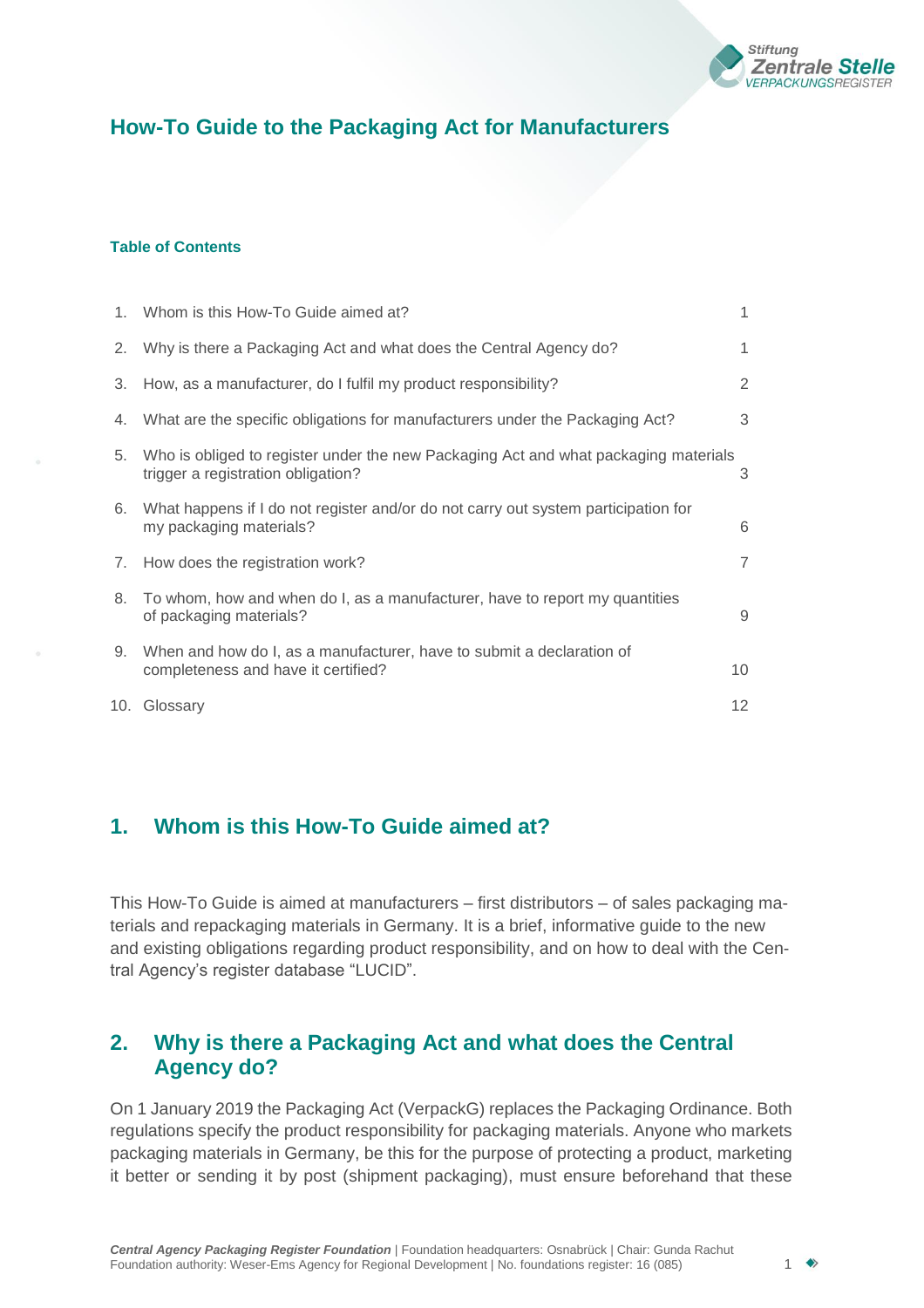

packaging materials are disposed of correctly. This reflects the principle of manufacturer product responsibility laid down in Germany and in the European Union.

In the past, many manufacturers have not fulfilled their product responsibilities. Those who have behaved in conformity with the law have helped pay for the others' recycling. This could not be allowed to continue. Consequently, the legislator has created the Foundation

Central Agency Packaging Register (Central Agency) to increase transparency and control in the fulfilment of product responsibility. The Central Agency has been endowed with sovereign tasks and therefore acts as a federal authority. The detailed tasks of the Central Agency are laid down in § 26 Packaging Act (VerpackG).



Consequently, the Central Agency is responsible for the registration of manufacturers, receipt and verification of data reports from manufacturers and systems and therefore, as a result, for monitoring system participation by the manufacturers. At the same time, the Central Agency informs all those who have legal obligations about these obligations and ensures that they can fulfil them with the least possible administrative effort. To this end, the Central Agency has created the Packaging Register ["LUCID".](#page-11-1) The name LUCID represents transparency.



The public section of LUCID makes it possible, for example, to see which manufacturer has registered for which brands. By registering, the manufacturer simultaneously confirms that they have correctly fulfilled their product responsibility. If a manufacturer has not registered correctly, the packaging materials with these brands may not be marketed in Germany at any trade level. They are subject to a "distribution ban".

## <span id="page-1-0"></span>**3. How do I, as a manufacturer, fulfil my product responsibility?**

**Sales packaging materials**, including **service [packaging](#page-13-0)** and **shipment packaging** and also **repackaging materials**, which typically reach private households or what are known as equivalent sources of waste generation (food service industry, administrative offices etc.) – under the Packaging Act ["private end-users"](#page-12-0) – and accumulate there as waste [\("b2c"](#page-11-2)

[packaging](#page-11-2) materials), must be registered by the manufacturer with what is known as a dual system – under the Packaging Act ["System"](#page-13-1) –; the term used is "participate". The system is responsible for ensuring that these b2c packaging materials are separately collected everywhere in Germany and that the recycling conditions of the Packaging Act are being complied with.



For packaging materials that accumulate as waste at the above-named equivalent sources of waste generation, it is also possible for the manufacturer, subject to certain conditions, to – by way of exception to participation in a system – collect these materials separately and recycle them themselves. Notification of this must be given to the responsible authority (Central Agency) before starting such an "**industry solution**". The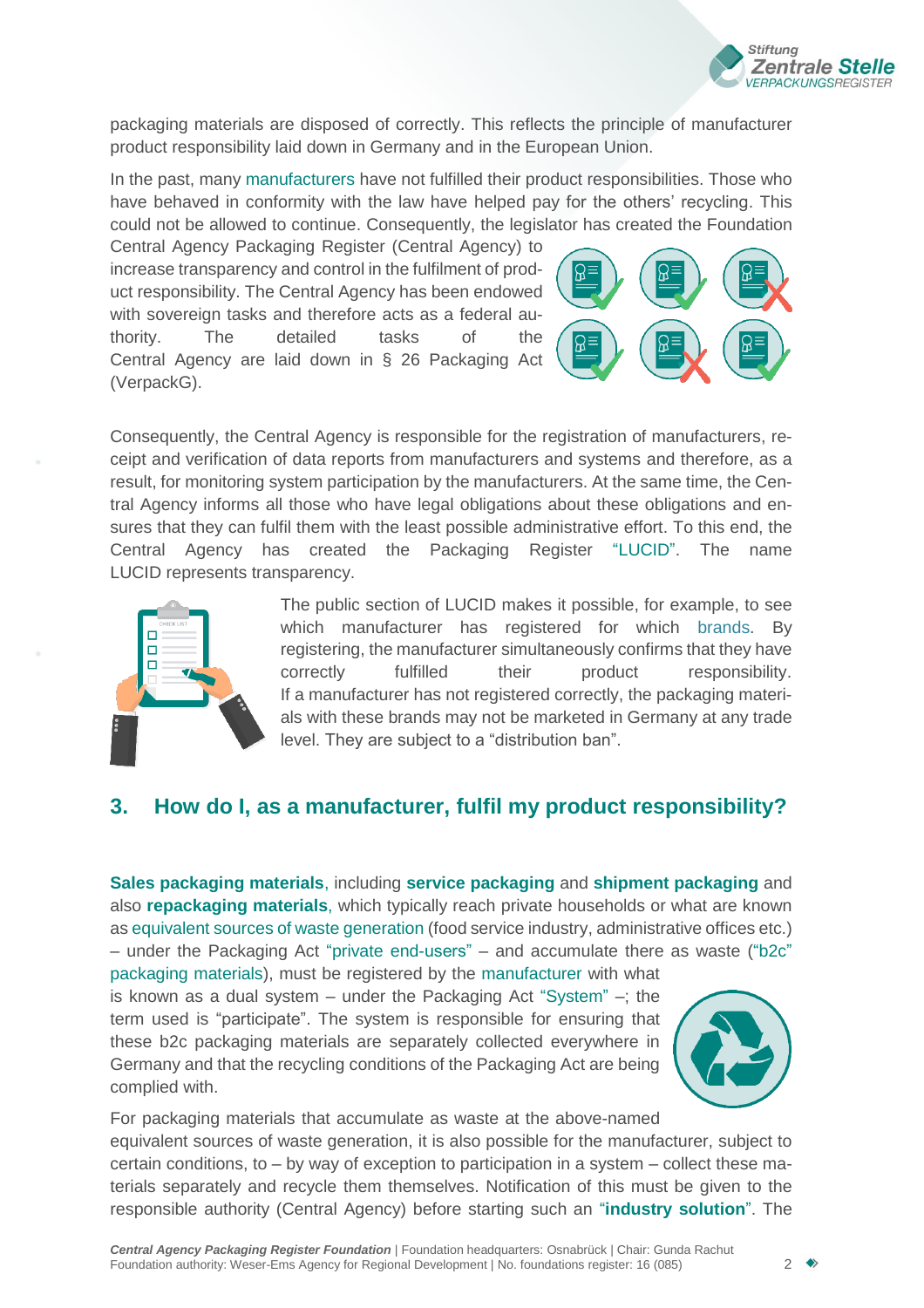

subsequent return and recycling of the packaging materials themselves must be documented, confirmed by a [registered](#page-12-1) expert and forwarded to the Central Agency for inspection.

Through their **registration in [LUCID](#page-11-1)**, the manufacturer also declares to third parties that they have fulfilled their product responsibility for the b2c packaging materials marketed by them. In addition, the manufacturer must submit regular **data reports to the Central Agency***.*

# <span id="page-2-0"></span>**4. What are the specific obligations for manufacturers under the Packaging Act?**

The Packaging Act provides that packaging waste should be avoided as a matter of priority. If **sales packaging materials**, **service [packaging](#page-13-0)**, **shipment packaging** or **repackaging materials** cannot be avoided, then correct registration after use and recycling are of prime importance. To this end, certain basic obligations apply to the manufacturer of b2c [packaging materials:](#page-11-2)

- Manufacturers must register with the Central Agency before commercially marketing the packaging materials. Further details can be found here: 5. [Registration](#page-2-1)  [obligation,](#page-2-1) 6. [Consequences of system non-participation](#page-5-0) and 7. [Registration](#page-6-0) process*.*
- Manufacturers must register their b2c packaging materials with a system before commercially marketing them. Further details can be found here: 3. Product [responsibility](#page-1-0)*.*
- At least once a year, manufacturers must report the mass (total weight) of the packaging materials marketed by them and the type of material to the system they have chosen, and simultaneously to the Central Agency. Further details can be found here: 3. Product [responsibility,](#page-1-0) 6. [Consequences of system](#page-5-0) non-participation and 8. [Reporting of quantities of packaging materials.](#page-8-0)
- Manufacturers must, with their 'declaration of completeness', make the mass of sales packaging they have marketed for each type of material transparent to the Central Agency; there are exceptions to this for what are known as insignificant quantities. Further details can be found here: 9. [Declaration of completeness.](#page-9-0)

# <span id="page-2-1"></span>**5. Who is obliged to register under the new Packaging Act and what packaging materials trigger a registration obligation?**

The obligation to register with the Central Agency is a new obligation introduced by the Packaging Act from 1 January 2019. It affects those who were also previously obliged under the Packaging Ordnance to make their packaging materials part of an officially approved disposal system, i. e., the manufacturers (first distributors) of [b2c packaging](#page-11-2) materials.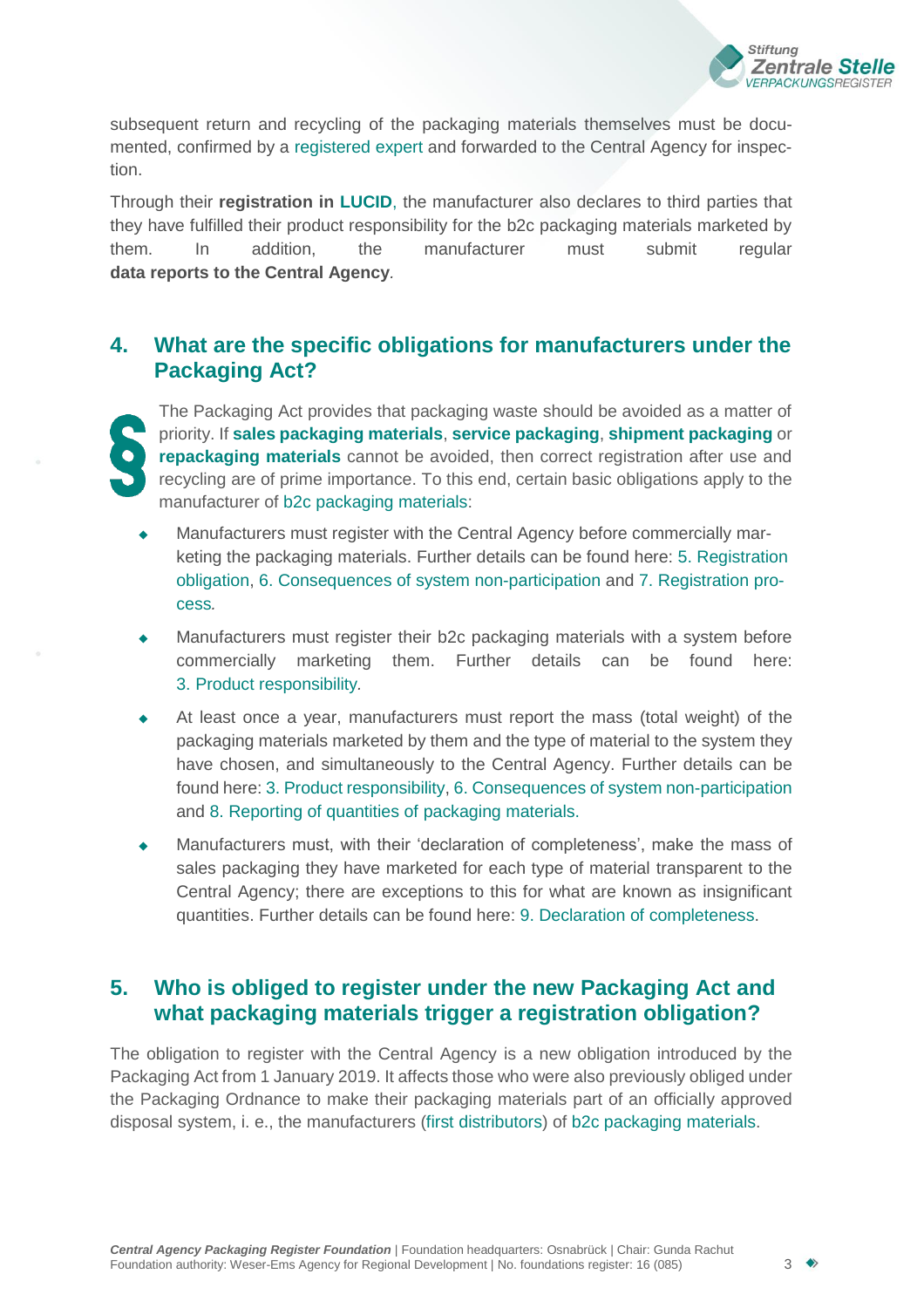

### **Who is a manufacturer (first distributor)?**

A first distributor is the first person commercially (also free of charge if applicable) providing b2c packaging filled with goods in Germany to a third party with the aim of distribution, consumption or use.



As a rule, the manufacturer of a product is the first distributor in Germany and therefore obliged to register. If the headquarters of a manufacturer are abroad, however, then the domestic importer may also be deemed the first distributor in Germany and hence considered to be the manufacturer. No matter what, the importer of b2c packaging materials must be sure that the brands of the packaging materials are registered in LUCID.

### **Repackaging materials**

Repackaging materials of sales packaging are also explicitly covered by the system participation requirement and the registration obligation if they typically end up as waste for the private end consumer.

#### **Shipment packaging materials**

In mail-order/online business, the product is repackaged in order to ship it to the end consumer, i.e. the packaging is filled with goods. The shipper is obliged to carry out registration for this shipment packaging (e.g. cardboard and filling material).

#### **Service packaging materials**

A further special case is what is known as service [packaging.](#page-13-0) This is not filled with goods until the point at which it is passed to the [private](#page-12-0)  end [consumer.](#page-12-0) Typical examples are bags for bread rolls, butcher's paper, trays for chips, takeaway coffee cups or bags for fruit and vegetables. Here – and only here – the person marketing these packaging materials filled with goods for the first time (e. g. the baker, butcher, snack bar, café or retailer), may purchase the packaging with existing system participation. Anyone who does this should ensure that they receive evidence from their upstream distribu-



tor that system participation has occurred, e. g. on the invoice or the delivery note or via a contractual agreement. The upstream distributor is obliged, under the Packaging Act, to provide such confirmation. If the distributor of the filled goods has purchased all the service packaging materials that they use "with existing system participation", they do not have to register. Rather, an upstream distributor of the service packaging material, i.e. an upstream distribution stage, e. g. the producer or wholesaler, is required to register.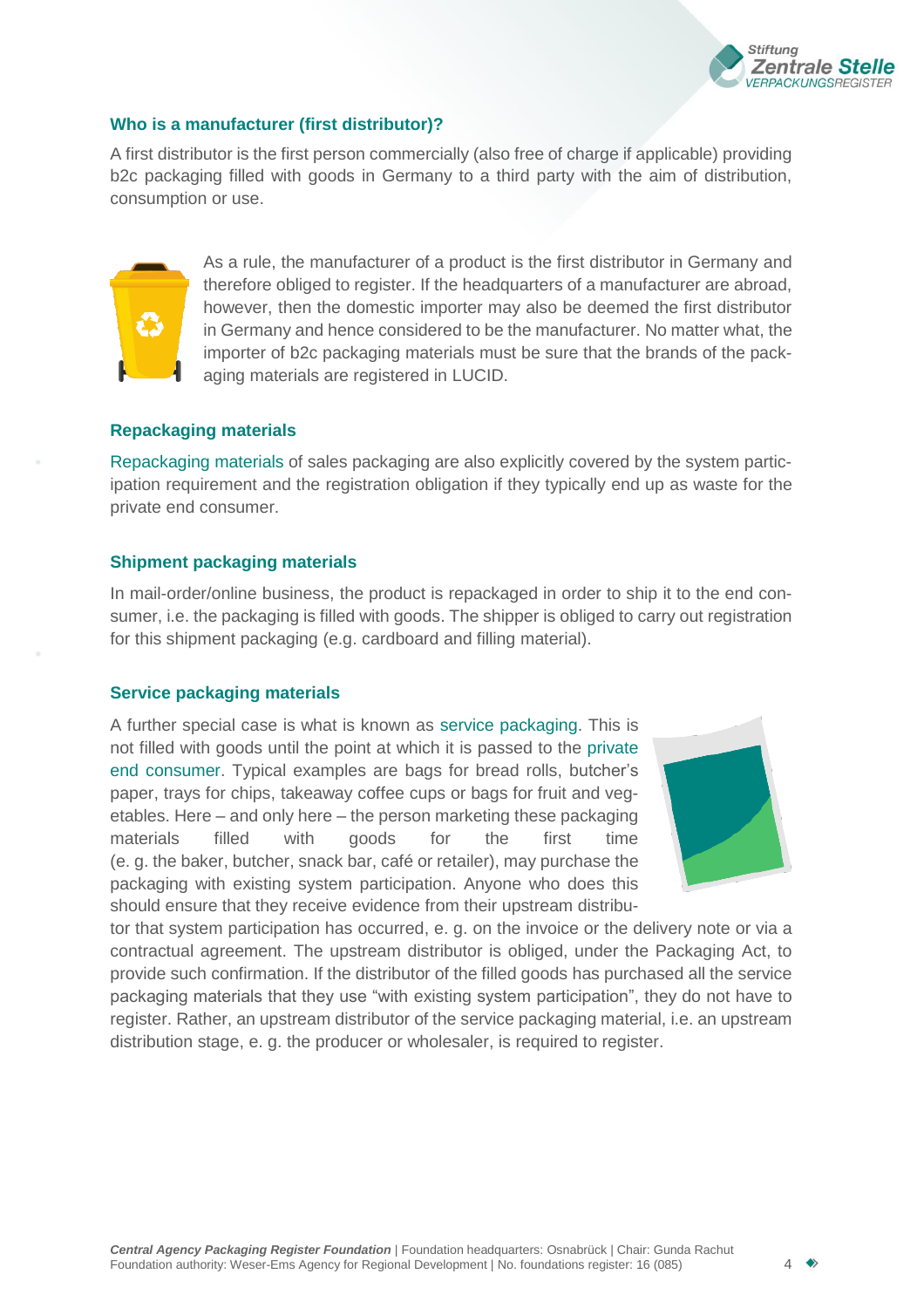

### **What packaging materials do I have to register with a system?**

As a general principle, all b2c packaging materials must be registered with (participate in) a system.

### **What is b2c packaging material?**

B2c packaging material is sales or repackaging material which typically accumulates as waste for private households or equivalent sources of waste generation to these (private end consumers) and consequently is "subject to system participation requirements". Information on classification as "subject to system participation requirements" can be found un-



der 4. [Obligations under the Packaging Act.](#page-2-0)

These may be **sales packaging materials** (packaging materials which are typically provided to the end consumer as a sales unit of goods and packaging), including packaging materials which are first filled by the last distributor, such as **shipment packaging materials** or **service packaging materials** (regarding these terms, see also under 5. [Registration obliga](#page-2-1)[tion\)](#page-2-1), and also **repackaging materials** (packaging materials which contain a certain number of sales units and are typically provided to the end consumer together with these or are for the purpose of stocking the retail shelves) and also typically accumulate as waste for the private end con-

sumer.

Also considered to be packaging are all those packaging components, e. g. seals, the labels and air cushions, found in shipment packaging.

**[Private end](#page-12-0) consumers** are private households and sources of waste generation equivalent to these e.g. restaurants, hotels, canteens, administrative offices, hospitals etc. (further examples are listed in § 3 (11) Packaging Act).

### **How do I deal with instances of uncertainty?**

If the packaging material "typically" accumulates as waste for private end consumers, it must be registered with a system or – provided that, in the event of accumulation at the above-named equivalent sources of waste generation, this is permitted as an exception by law – returned via a documented industry solution. This requires a prior assessment by the manufacturer, i. e. they must check prior to placing on the market where the packaging material typically accumulates later as waste. If this is predominantly, mainly, usually, normally, typically at the premises of the end consumer, then the criterion of "typically" is regularly satisfied.

Because this prior assessment can sometimes be difficult for the manufacturer, the Central Agency has the authority, if requested, to decide whether a packaging material must be classified as subject to system participation requirements. In order to prepare for the large number of anticipated classification decisions, the Central Agency is publishing, in the form of a catalogue of packaging materials subject to system participation requirements, how it will decide in the event of a request. The catalogue gives the manufacturer information on packaging materials which typically accumulate as waste for the private end consumer.

Exempt from the system participation requirement are: reusable packaging materials, disposable drinks packaging materials which are subject to a mandatory deposit by law,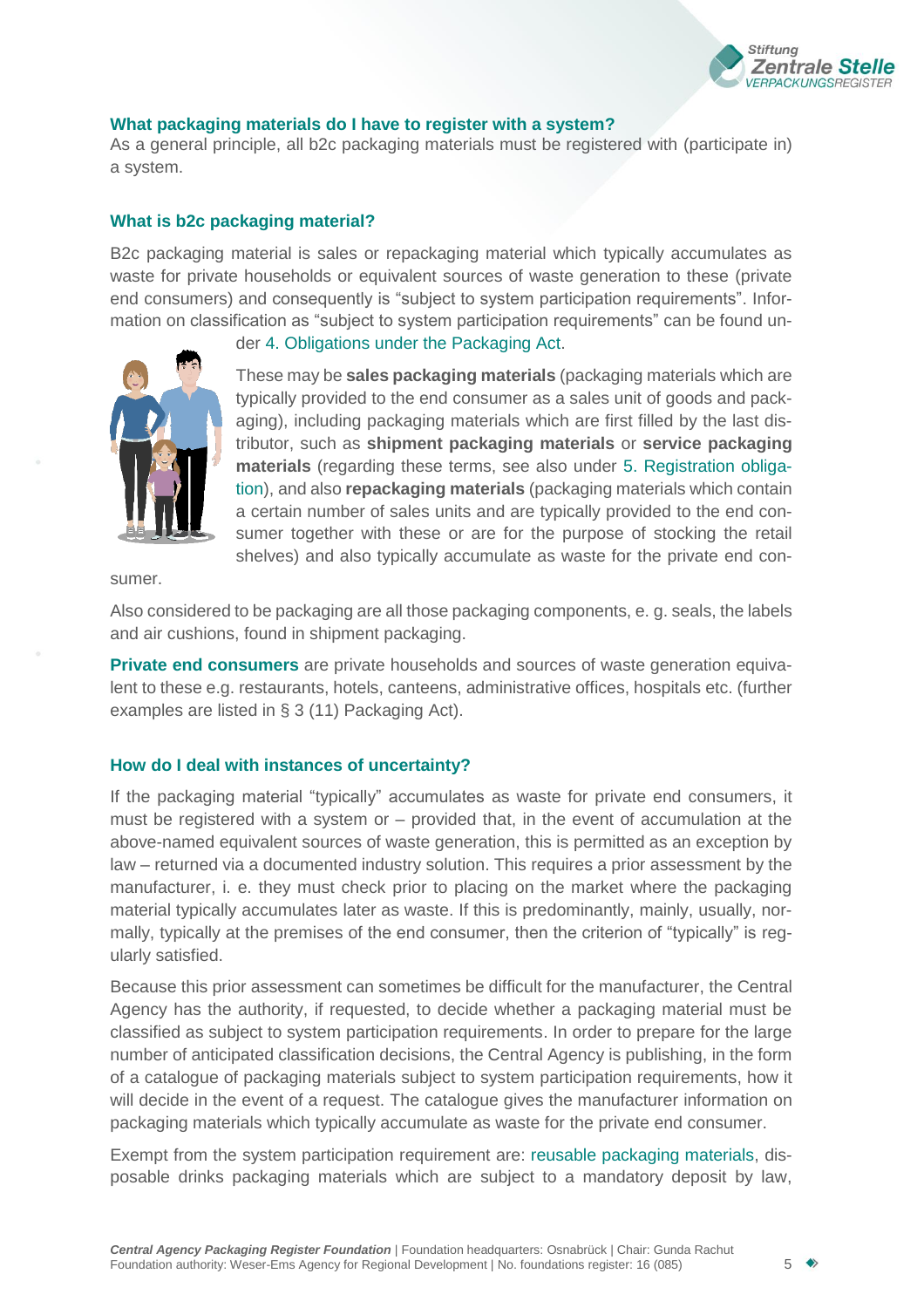

[transport packaging materials a](#page-13-2)nd packaging materials with filled goods containing hazardous substances (the latter are listed in Annex 2 to the Packaging Act).

### **Do I have to register all marketed packaging materials with a system and report them to the Central Agency?**

The manufacturer must register (ensure participation of) all packaging materials subject to system participation requirements distributed by them with a system and report them to the Central Agency (regarding this, see also 8. [Reporting of quantities of packaging materials\)](#page-8-0), subject to return via an industry solution under strict conditions. Deductions are only permitted if the manufacturer has taken these back (solely) for reasons of damage or unsalability and had them recycled in accordance with the stipulations of the Packaging Act and also documented the return in each individual case in verifiable form. Blanket deductions – without specific evidence in each individual case or via a report – are not permitted.

If such deductions are made in the case of the reports to a system in the context of participation or to the Central Agency (regarding this, see specifically 8. [Reporting of the](#page-8-0) packag[ing](#page-8-0) quantities), the manufacturer is infringing their obligation concerning correct participation. This may entail a fine, the Central Agency may withdraw registration and the corresponding packaging materials will be subject to a distribution ban (regarding this, see [6.](#page-5-0) [Consequences of system non-participation.](#page-5-0))

Packaging materials of products provided free of charge also come under the system participation obligation if this occurs in the context of practising a trade.



### <span id="page-5-0"></span>**6. What happens if I do not register and/or do not carry out system participation for my packaging materials?**

The registration obligation is intended to increase transparency in relation to the market behaviour of manufacturers, prevent system participation failure (also known as "free rid-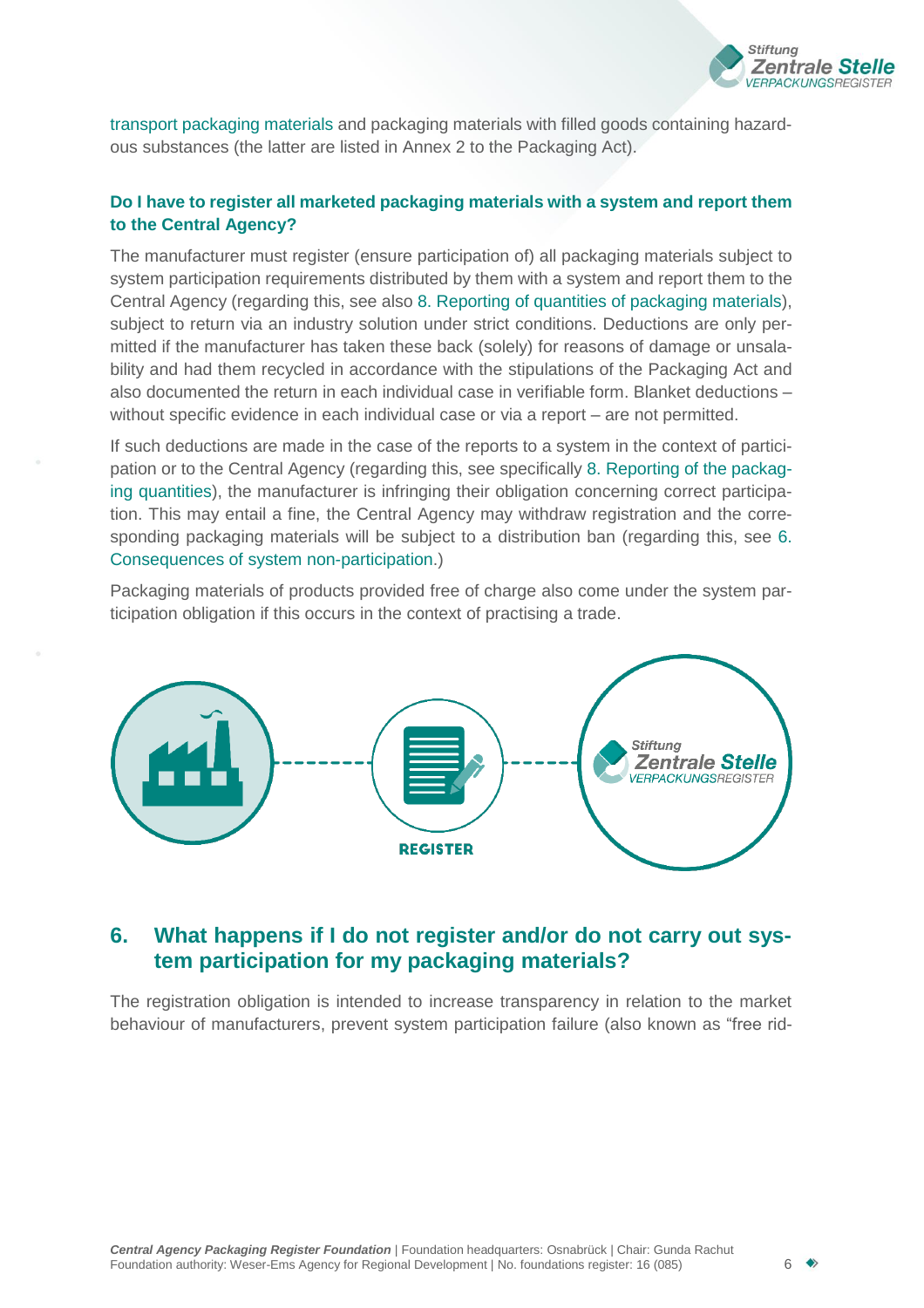

ing") and thereby ensure fair competition. Through participation in a system with the appropriate financial contributions, separate collection and subsequent recycling in line with the stipulations of the Packaging Act is facilitated by the systems. If the systems have to take back more packaging materials than have been registered with them, then the manufacturers behaving in a legally compliant way effectively have to help bear the costs of this "free riding".

If a packaging material subject to system participation requirements is not registered with a system (or  $-$  if permitted  $-$  is not, by way of an alternative, participating in an industry solution), it may not be sold (distribution ban). Registration with the Central Agency and

participation in a system are thus stipulated by law. The distribution ban affects both the manufacturer and each subsequent distributor. Since the register is publicly accessible to everyone, both the consumers and the distributors can quickly recognise whether the relevant product is allowed to be sold in Germany.

In addition, in the event of non-registration, or of distribution of goods where the manufacturer has not correctly registered the brands they are distributing, there is a potential fine of up to €100,000 per case. Non-participation in a system may be punished with a fine of up to € 200,000. In addition, it is conceivable that competitors will enforce the distribution ban by civil law.

Conversely: anyone who sells or dispatches packaged products in Germany has nothing to fear if the relevant manufacturer is registered and all b2c packaging materials are correctly participating in a system.

# <span id="page-6-0"></span>**7. How does the registration work?**

### **What information do I have to provide as part of the registration?**

Registration is very simple. Legislators have limited the obligations of the manufacturer to the necessary minimum. It is a purely electronic process and can be performed with a computer/tablet or web-enabled mobile phone. A brief description of the registration process can be found below. On the site

### [www.verpackungsregister.org](http://www.verpackungsregister.org/)

the FAQs contain information concerning individual questions which may arise in the context of registration. This is added to step by step on the basis of enquiries.

For registration, two steps must be completed:

- 1. Request access data for LUCID
- 2. Enter registration data

To request access, go to the site:

### [https://www.verpackungsregister.org](https://www.verpackungsregister.org/)

where you will find the button for registering on the LUCID register (from the 3<sup>rd</sup> quarter of 2018 onwards). There, you enter the name of the company to be registered, a natural person authorised to represent, an e-mail address and a password. If the company has

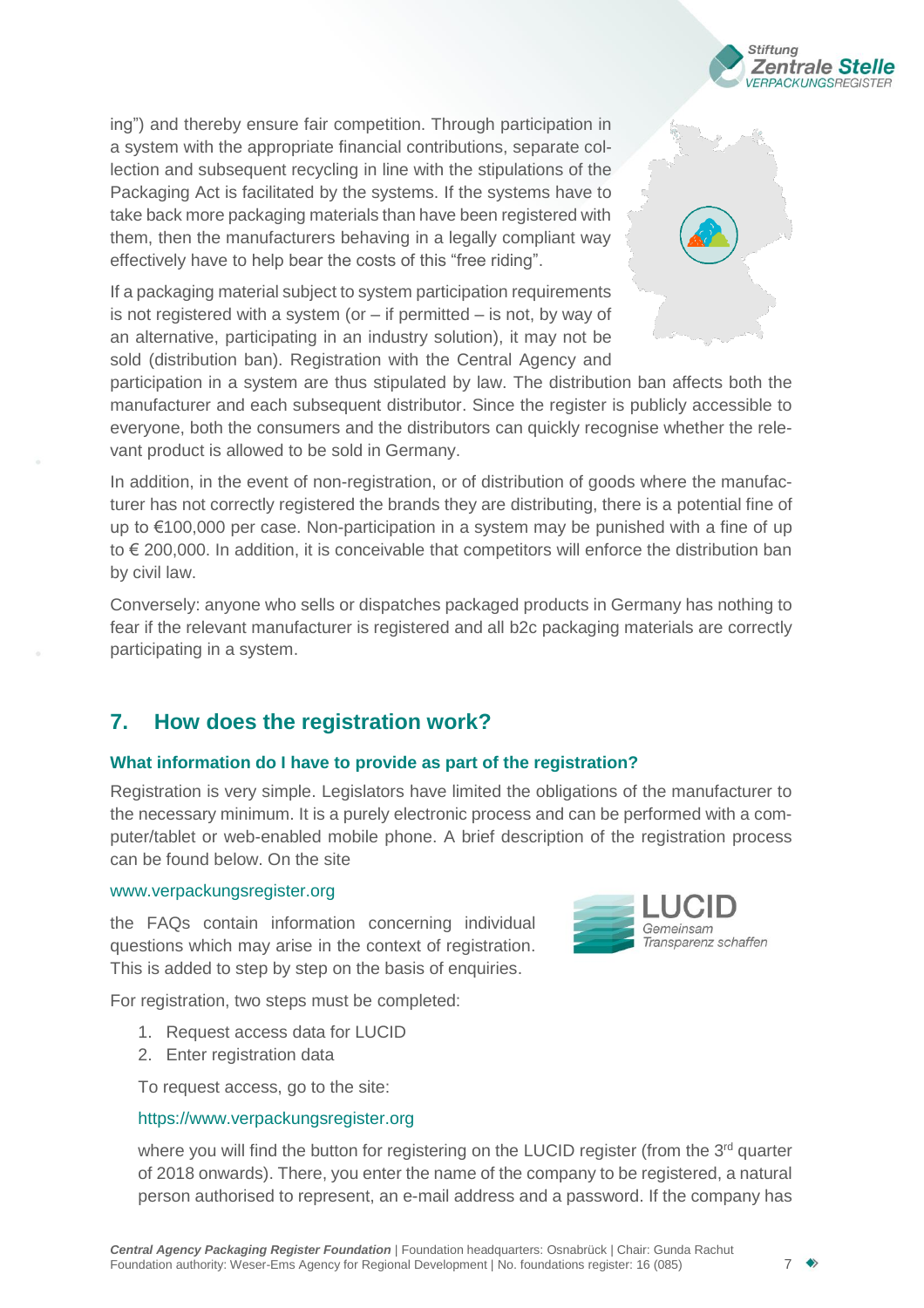

several legal representatives (e.g. several managing directors), then it is sufficient to submit one of these legal representatives as a contact person authorised to represent. If the legal representative is not a natural person, then, in turn, one of its legal representatives must be specified. In addition, the name of the specific contact person together with e-mail address must be given so that the login can be issued. With small manufacturers, the legal representative and contact person are often the same person.

Once you have submitted this data, you will receive an activation e-mail containing a link. You now have 24 hours in which to complete registration via the link. If you do not use this link in the subsequent 24 hours, the data will be deleted for data protection reasons and you will have to enter them again for registration purposes.

By clicking the link you have been sent, access to the input template is enabled. Now enter your manufacturer data (for this, please have ready the national identification number of the manufacturer, for example the commercial register number, including the European tax number (VAT ID No.). Should these, in an individual case, not be available – and please only in this case – alternatively enter your national tax number. Now the brand names under which you are marketing products and/or packaging materials must also be entered. For these purposes it is helpful to have at hand a complete article list of the products you are marketing.

If your product does not have a brand name, please enter the legal name of the company or, if a sole trader not entered into the commercial register, your own name, in the field "Brand names" so that the products can be assigned to you as a manufacturer.

As part of the registration you must also confirm that, in relation to the packaging materials you are marketing as a manufacturer, you have participated in one or more systems or one or more industry solutions.

Finally, you have the possibility of reviewing your entries in a summary. To conclude please confirm the completeness and accuracy of the information and end the process by clicking on the field "Conclude registration".



### **Personal registration**

Important: The manufacturer must personally complete the registration (and also the reporting of the quantity, regarding this see 8. [Reporting of quantities of packaging materials\)](#page-8-0). Engaging a third party, e. g. commissioning a system, agent or a chamber of foreign trade, to perform these duties is not allowed. Each e-mail address may only be used once to apply for access data.

#### **When will my registration become effective?**

You have done everything required to be correctly registered on 01 January .2019. As the law does not come into force until 01 January 2019, you are only "provisionally registered" if you register before this date, but you do not need to do anything else. If your registration was complete, you will receive confirmation of this with a provisional registration number. You can also already pass this to your current or future system with regard to participation of packaging materials.

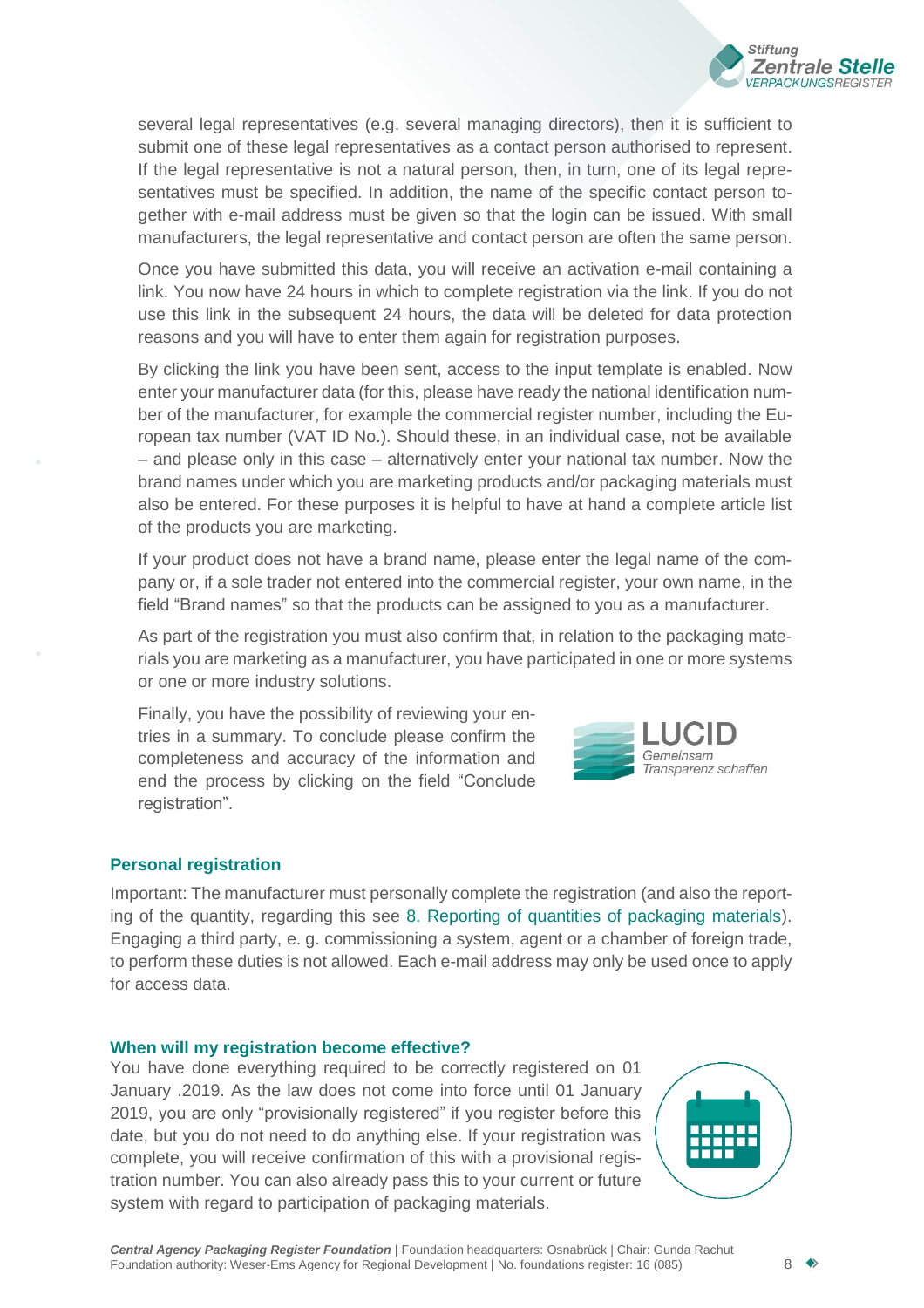

### **When will my registration be published?**

You can give your consent before 01 January 2019 to your registration in LUCID being available to the public (name/address of manufacturer, brands). Then your customers will know in good time that you have already fulfilled your registration obligation and that the packaging materials will not be subject to a distribution ban after 01 January 2019.

#### **When will my registration be completed and when, at the latest, published?**

Shortly after 1 January 2019 you will receive from the Central Agency the official communication of successful registration. This communication about registration is an official act (administrative act). Your registration (name/address of manufacturer, brands) will be published on the Internet by that point at the latest.

### <span id="page-8-0"></span>**8. To whom, how, and when do I, as a manufacturer, have to report my quantities of packaging materials?**

### **How do I determine the content of the data report?**

For the b2c [packaging](#page-11-2) materials it must be determined which material they consist of (the Central Agency will provide assistance with this on its website) and how much they weigh. If the manufacturer multiplies the mass of packaging materials of one type of material by the number of packaging material units, this produces the mass for each material type which must participate in a system. This calculation method is the same for

- Packaging materials that the manufacturer is planning to market in a certain time period (e.g. calendar year) (planned quantities) and
- Packaging materials that the manufacturer has actually marketed in the previous calendar year (actual quantities).

For the mass of packaging materials which the manufacturer is planning to market, the manufacturer must conclude an agreement with a system ("participate") and, in accordance with the contractual agreement with the system, report the quantities to the system as a planned quantity (generally based on the calendar year). At the same time, precisely those



quantities which the manufacturer has reported to the system must also be given via LUCID to the Central Agency. The manufacturer is legally obliged to do this.

At the latest once the calendar year has elapsed, the manufacturer informs the relevant system how big the mass of sold packaging materials actually was (actual quantity), in order to enable a final account to be generated by the system. These quantities, too, are again passed by the manufacturer to the Central Agency via LU-CID. The manufacturer is legally obliged to do this.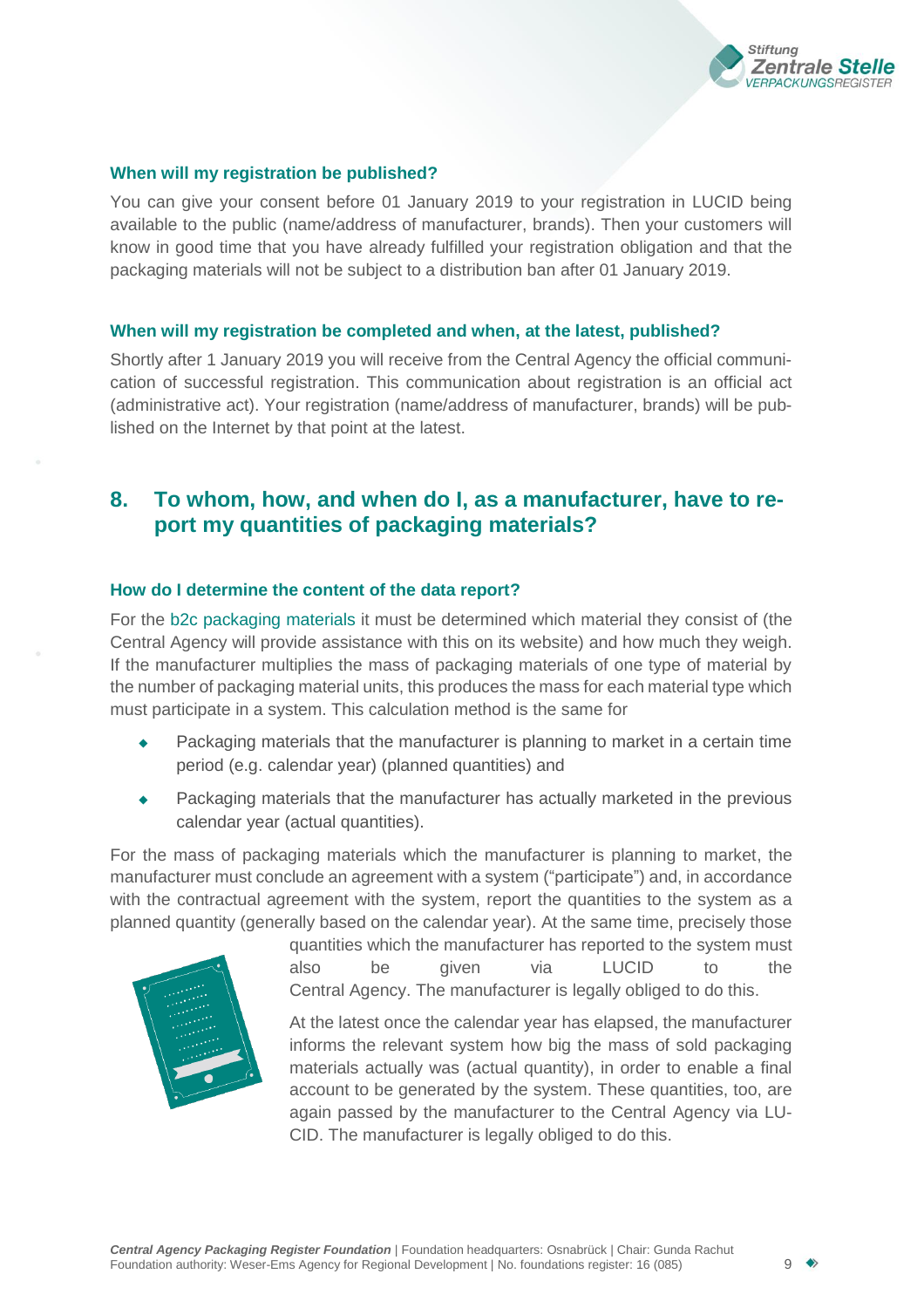

Against this backdrop, too, it makes sense to keep the article list of the b2c packaging materials required during registration constantly updated, so that you are always aware when materials or masses change.

For large manufacturers with several packaging materials, it makes sense to also report actual data to their system during the course of the year, so that as precise an account as possible can be generated with the system. Every time data is reported to a system, this must be entered in exactly the same way into the database of the Central Agency, in LUCID. If the manufacturer only makes two data reports to the system in a year, then only two data reports to LUCID are required too. If the manufacturer, in addition to reporting planned and actual quantities, also reports to the system on a quarterly basis, six data reports to LUCID are required. The data reports are therefore always made in duplicate –to the system on the one hand and to LUCID on the other. The content of the relevant report to the system must be identical to the report to LUCID.

### **Are there consequences if I do not submit any data reports?**

<span id="page-9-0"></span>Yes, this can be punished with a fine of up to €10,000 per infringement.

## **9. When and how do I, as a manufacturer, have to submit a declaration of completeness and have it certified?**

As was already the case under the Packaging Ordinance, the manufacturers marketing packaging materials subject to system participation requirements are required to submit, by 15 May every year, a 'declaration of completeness' for the previous year, i.e. a report of the mass of the actual sales and repackaging materials (ACTUAL quantities) marketed in the

previous calendar year. The information to be provided in the declaration of completeness is listed in § 11 (2) of the Packaging Act. The information must be certified by a registered examiner and filed electronically with the Central Agency in LUCID. You can find registered examiners in the examiners' register of the Central Agency via LUCID.



This obligation only applies if the actual quantity of packaging materials subject to system participation requirements marketed in the previous calendar year exceeds one of the following quantity thresholds ('insignificant quantities'):

- Glass: 80,000 kg
- Paper, Paperboard, Cardboard: 50,000 kg
- Ferrous metals, aluminium, plastics, drinks cartons, other composites: 30,000 kg.

The Central Agency will also remind by e-mail those manufacturers for whom the reports made in the previous calendar year have exceeded one of the threshold values to submit the declaration of completeness. If the declaration of completeness is not filed, not filed correctly or fully or not filed on time, this constitutes an administrative offence which can incur a fine of up to  $\epsilon$  100,000.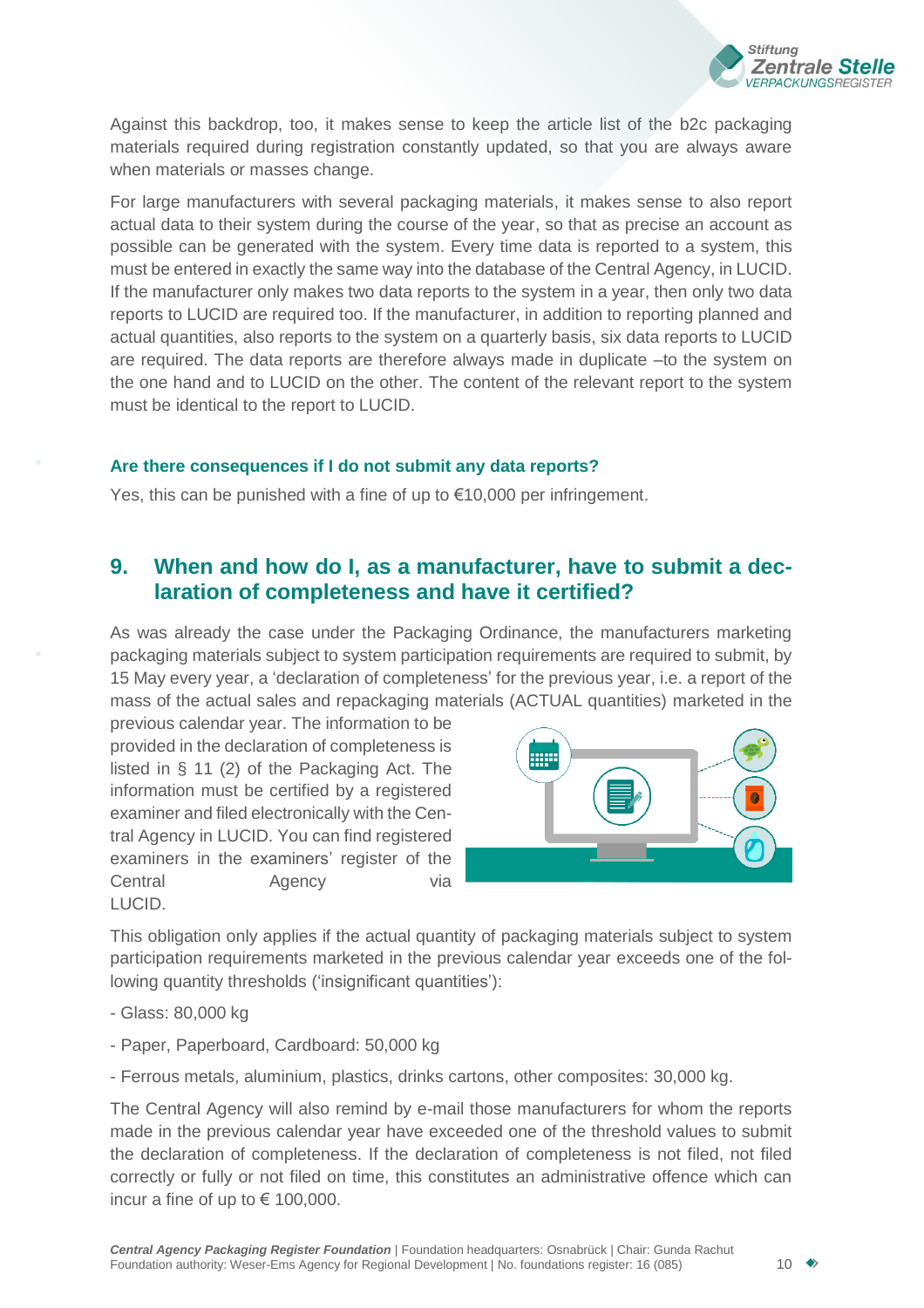

**We hope that some key questions have been answered in this document. On the Central Agency website you can find further FAQs which will be also be gradually added to. There, several additional specialised questions will be answered.**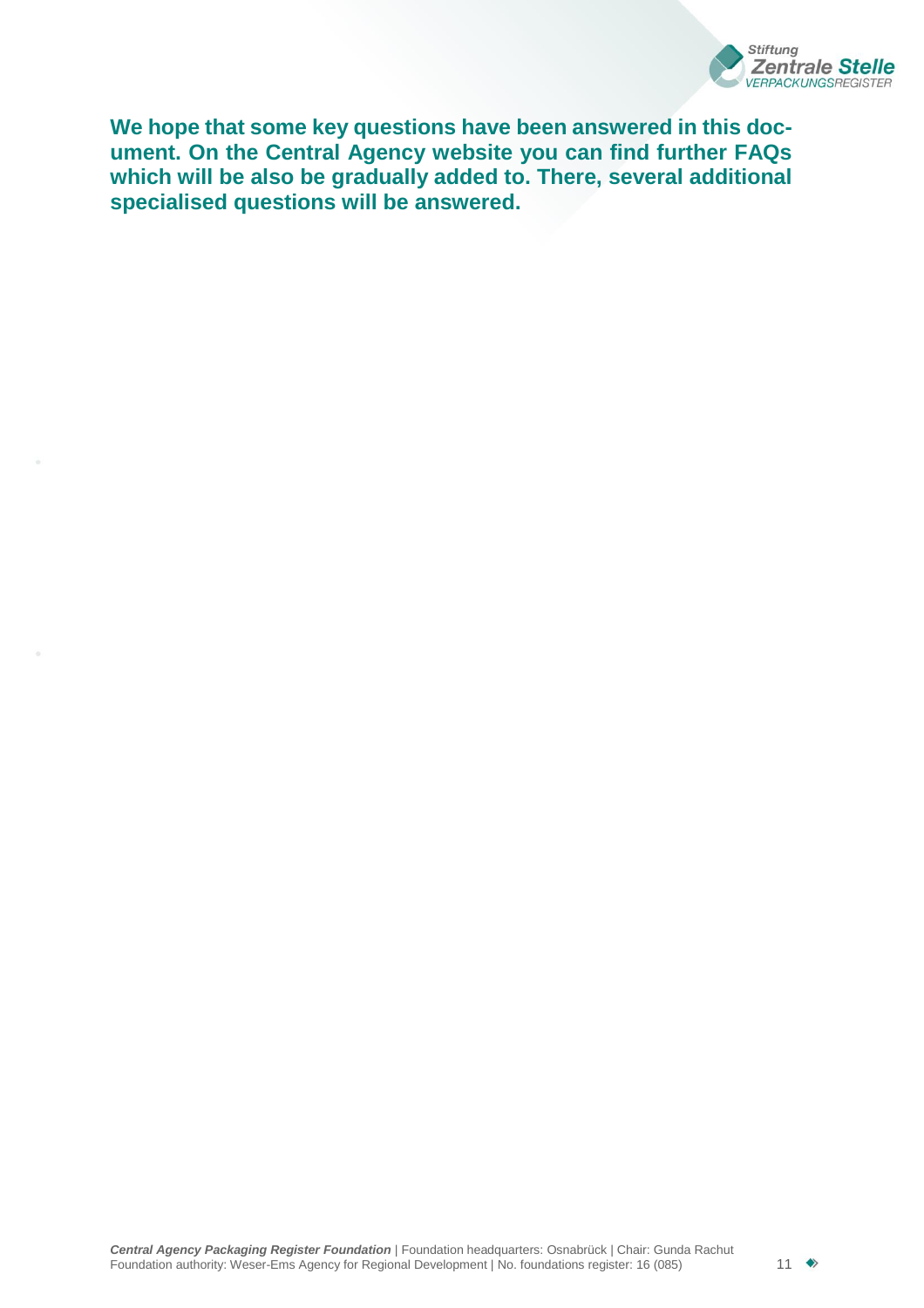

# <span id="page-11-0"></span>**10. Glossary**

<span id="page-11-2"></span><span id="page-11-1"></span>

| "b2c" packaging                              | The abbreviation "b2c" stands for "Business-to-Con-<br>sumer" and means a business relationship between an<br>entrepreneur and a private person as a consumer. b2c<br>packaging is a packaging that has been provided com-<br>mercially by a manufacturer and typically accumulates<br>for private end consumers (private households or<br>sources of waste generation equivalent to these) as<br>waste and is therefore subject to system participation<br>requirements. |
|----------------------------------------------|---------------------------------------------------------------------------------------------------------------------------------------------------------------------------------------------------------------------------------------------------------------------------------------------------------------------------------------------------------------------------------------------------------------------------------------------------------------------------|
| Sector-specific solution                     | This is a free-of-charge return and recycling system via<br>the manufacturer, relating to the packaging materials<br>subject to system participation requirements they are<br>marketing. This is confined to packaging which are de-<br>livered to what are known as equivalent sources of<br>waste generation, and it must be indicated in advance<br>and demonstrated annually how the obligations from<br>the German Packaging Act have been fulfilled.                |
| First distributor                            | The first person commercially (also free of charge if<br>applicable) providing b2c packaging filled with goods<br>in Germany to a third party with the aim of distribution,<br>consumption or use is deemed a first distributor as de-<br>fined by the German Packaging Act.                                                                                                                                                                                              |
| generation<br>Equivalent<br>waste<br>sources | Equivalent waste generation sources are, owing to the<br>comparable nature of packaging waste that accumu-<br>lates there, equivalent in legal terms to private house-<br>holds. These include e.g. restaurants, hotels, can-<br>teens, administrative offices, hospitals etc.                                                                                                                                                                                            |
| Manufacturer                                 | The manufacturer of a product is generally the first dis-<br>tributor in Germany and therefore obliged to register if<br>they are operating commercially. If, however, this man-<br>ufacturer has their headquarters abroad, then the do-<br>mestic importer may also be deemed the first distribu-<br>tor in Germany and therefore the manufacturer.                                                                                                                     |
| <b>LUCID</b>                                 | LUCID is the platform on which the manufacturers reg-<br>ister and on which the Zentrale Stelle Verpackungs-<br>register (Central Agency Packaging Register) re-<br>ceives, stores and examines the master data of the<br>manufacturers. As required by law, the registered<br>manufacturers are published with their brand names in<br>a list in LUCID. In the database, the data reports from<br>the different participants are also incorporated and pro-<br>cessed.   |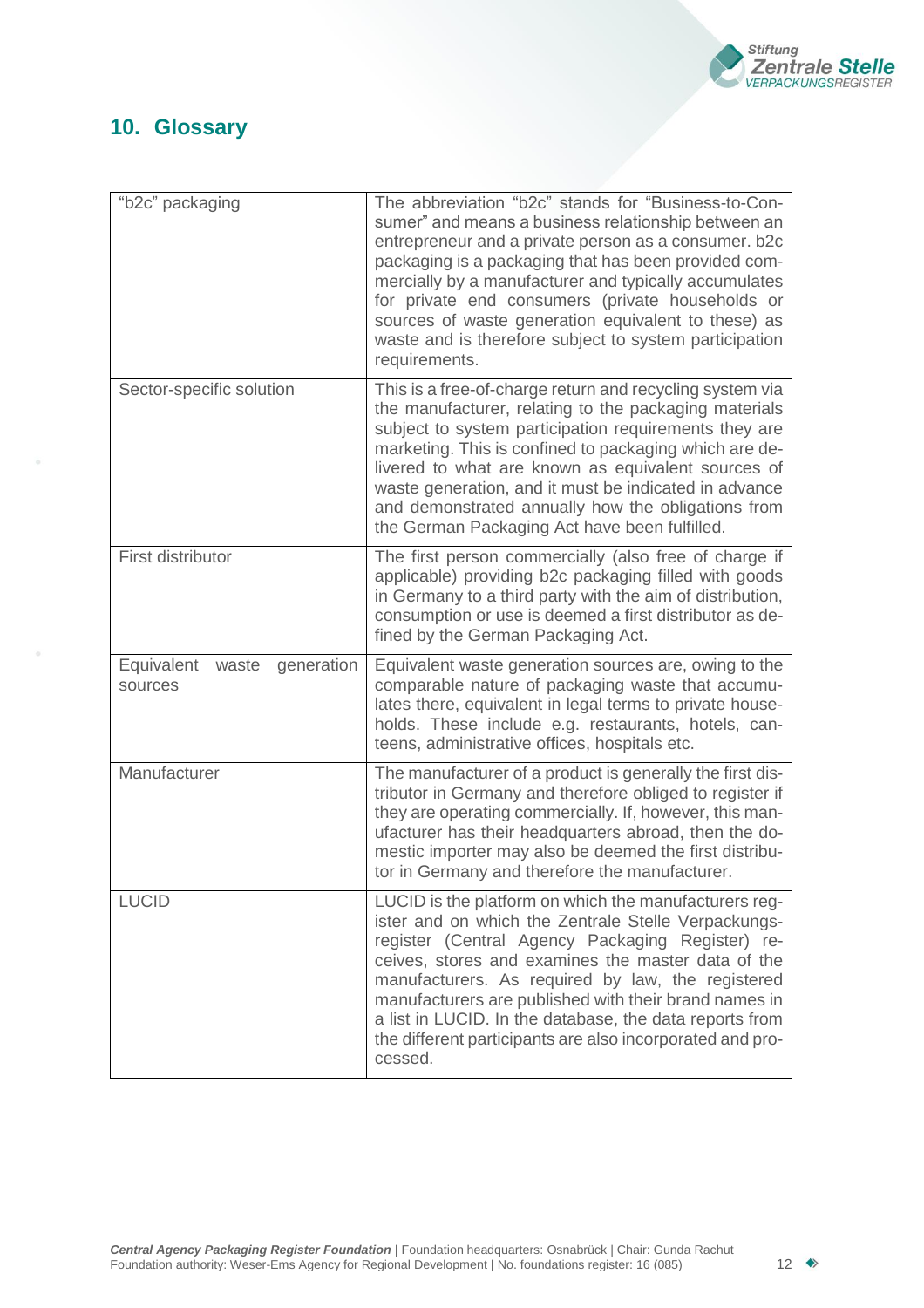

<span id="page-12-1"></span><span id="page-12-0"></span>

| Reusable packaging   | Reusable packaging is intended to be reused multiple<br>times for the same purpose after use. A further prereq-<br>uisite is that their actual return and reuse is enabled by<br>adequate logistics and encouraged by suitable incen-<br>tive schemes. Reusable packaging is frequently sub-<br>ject to a deposit system. This would be an incentive<br>scheme as per the legal definition.                                                                                                                                                                    |
|----------------------|----------------------------------------------------------------------------------------------------------------------------------------------------------------------------------------------------------------------------------------------------------------------------------------------------------------------------------------------------------------------------------------------------------------------------------------------------------------------------------------------------------------------------------------------------------------|
| Private end consumer | A private end consumer is someone who no longer<br>commercially markets the goods in the form delivered<br>to them. Alongside private households, private end<br>consumers also include what are known as equivalent<br>waste generation sources (see above).                                                                                                                                                                                                                                                                                                  |
| Registered expert    | In accordance with the German Packaging Act the fol-<br>lowing categories of registered experts exist:<br>- Publicly appointed experts<br>- Environmental auditors or organisations<br>- Experts accredited by the national accreditation body<br>- Foreign experts (experts licensed in another member<br>state of the EU or a country in the European Economic<br>Area).<br>An expert is only deemed registered if he or she is<br>listed in the examiners' register of the Zentrale Stelle<br>Verpackungsregister (Central Agency Packaging Reg-<br>ister). |
|                      | These experts check the volume flow records of the<br>systems, the sector-specific solutions and also the ev-<br>idence in the event that a manufacturer requests the<br>return of system participation fees for packaging on the<br>grounds of damage or unsalability of the same. In a<br>second section of the expert register, auditors, tax con-<br>sultants and certified accountants are listed; these may<br>additionally check the declarations of completeness.                                                                                      |